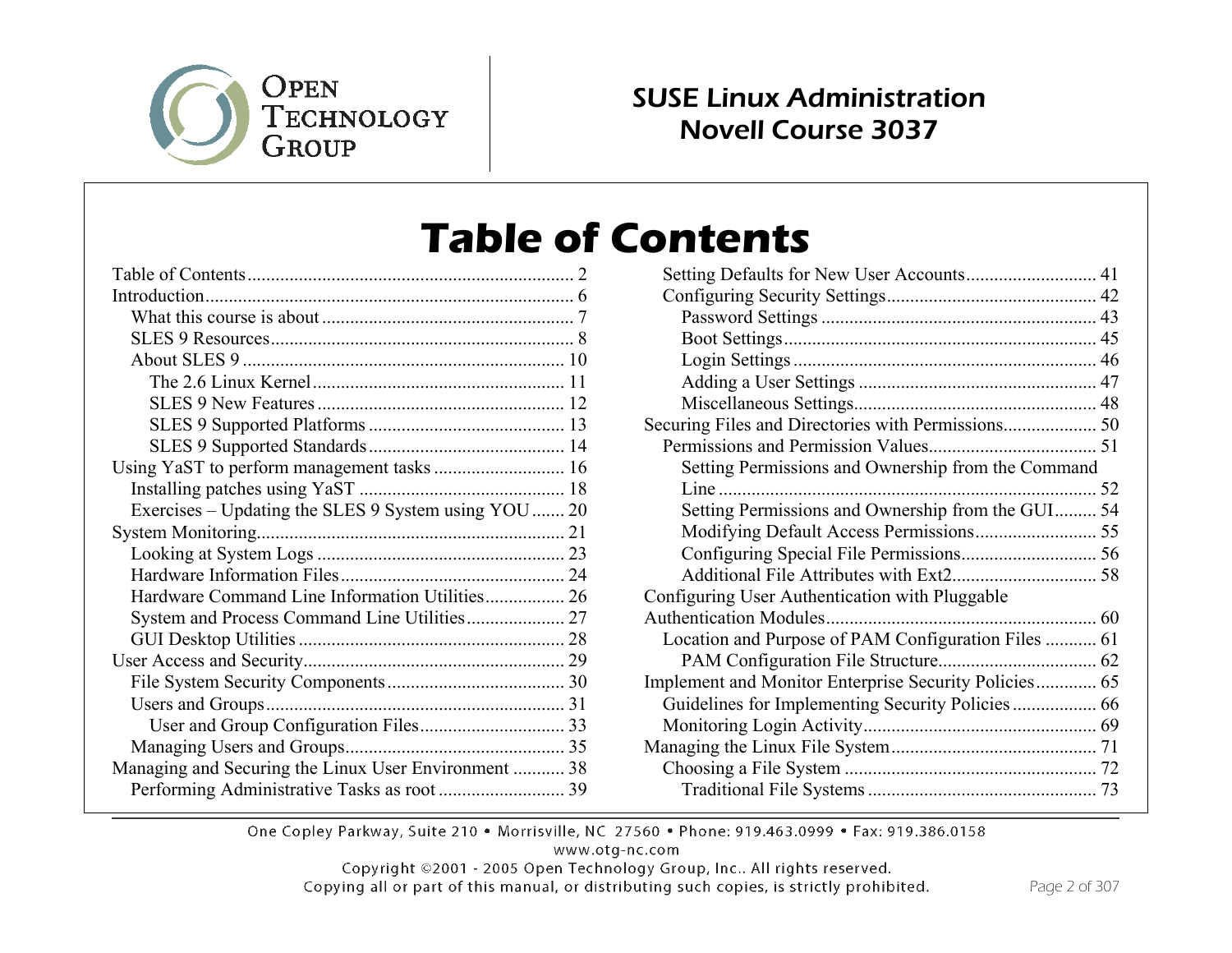## OPEN TECHNOLOGY GROUP

| Configuring a File System with Logical Volume       |  |
|-----------------------------------------------------|--|
| Management                                          |  |
| Configuring and Managing the Linux File System 99   |  |
|                                                     |  |
| Creating a File System from the Command Line  101   |  |
|                                                     |  |
|                                                     |  |
| Monitoring and Checking File Systems 107            |  |
| Creating a Boot, Rescue, or Module Disk  111        |  |
| Setting Up and Configuring Disk Quotas  113         |  |
| Preparing the File System for Quotas  114           |  |
| Configuring and Managing User and Group Quotas  115 |  |
|                                                     |  |

#### SUSE Linux Administration Novell Course 3037

| Backing Up and Restoring the File System  117           |  |
|---------------------------------------------------------|--|
|                                                         |  |
|                                                         |  |
|                                                         |  |
| Restoring and Backing Up Files from the Command Line122 |  |
|                                                         |  |
|                                                         |  |
|                                                         |  |
|                                                         |  |
|                                                         |  |
|                                                         |  |
| Managing Package Installation with YaST 130             |  |
|                                                         |  |
|                                                         |  |
| Modifying Shared Library Configuration 134              |  |
|                                                         |  |
|                                                         |  |
|                                                         |  |
|                                                         |  |
|                                                         |  |
|                                                         |  |
|                                                         |  |
|                                                         |  |
|                                                         |  |
|                                                         |  |
|                                                         |  |
|                                                         |  |
|                                                         |  |

One Copley Parkway, Suite 210 . Morrisville, NC 27560 . Phone: 919.463.0999 . Fax: 919.386.0158

www.otg-nc.com

Copyright ©2001 - 2005 Open Technology Group, Inc.. All rights reserved.

Copying all or part of this manual, or distributing such copies, is strictly prohibited.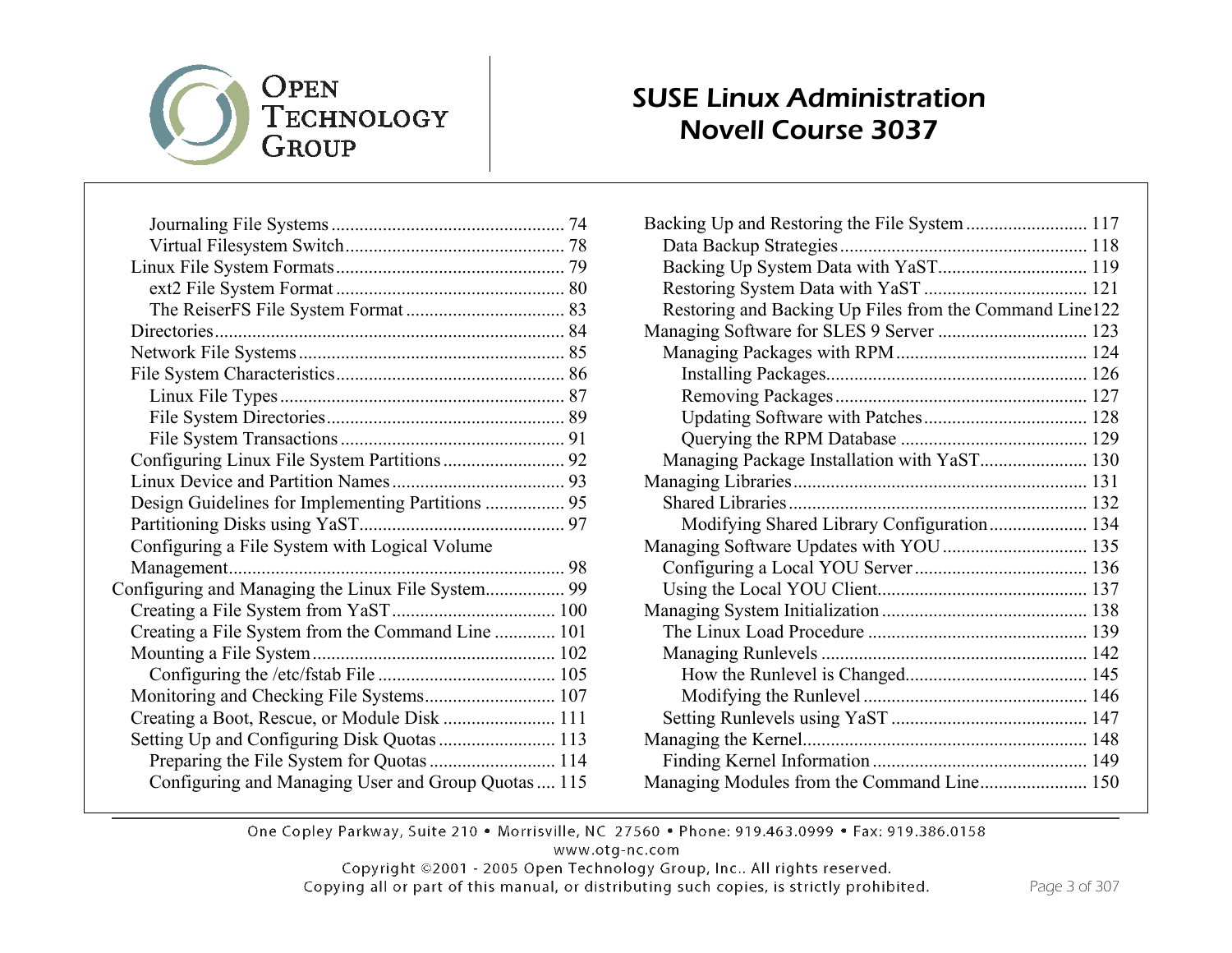

#### SUSE Linux Administration Novell Course 3037

| The Boot Manager and How it Works 153            |  |
|--------------------------------------------------|--|
| The Grand Unified Boot Loader (GRUB)  154        |  |
|                                                  |  |
| Viewing and Changing System Settings 157         |  |
| Modifying /etc/sysconfig files with YaST 158     |  |
|                                                  |  |
|                                                  |  |
|                                                  |  |
|                                                  |  |
|                                                  |  |
|                                                  |  |
|                                                  |  |
|                                                  |  |
|                                                  |  |
|                                                  |  |
|                                                  |  |
| Connecting The Server to the Network  180        |  |
|                                                  |  |
|                                                  |  |
|                                                  |  |
|                                                  |  |
|                                                  |  |
|                                                  |  |
| Modifying the Network Configuration Manually 193 |  |
| Configuring Host and Domain Names 196            |  |

| Managing Routes using the route Command 199             |  |
|---------------------------------------------------------|--|
|                                                         |  |
| Managing Network Interfaces and Routing with ip 202     |  |
|                                                         |  |
|                                                         |  |
|                                                         |  |
| Analyzing Network Traffic with tcpdump and Ethereal 210 |  |
|                                                         |  |
|                                                         |  |
| Configuring and Managing Network Print Services 215     |  |
| Introduction to the Common Unix Printing System (CUPS)  |  |
|                                                         |  |
|                                                         |  |
| Configuring a Printer for use with CUPS  220            |  |
| Managing Printers from the Command Line  221            |  |
| Accessing CUPS With Web Administration Tools  223       |  |
|                                                         |  |
|                                                         |  |
|                                                         |  |
|                                                         |  |
|                                                         |  |
|                                                         |  |
|                                                         |  |
|                                                         |  |
|                                                         |  |
|                                                         |  |

One Copley Parkway, Suite 210 . Morrisville, NC 27560 . Phone: 919.463.0999 . Fax: 919.386.0158

www.otg-nc.com

Copyright ©2001 - 2005 Open Technology Group, Inc.. All rights reserved.

Copying all or part of this manual, or distributing such copies, is strictly prohibited.